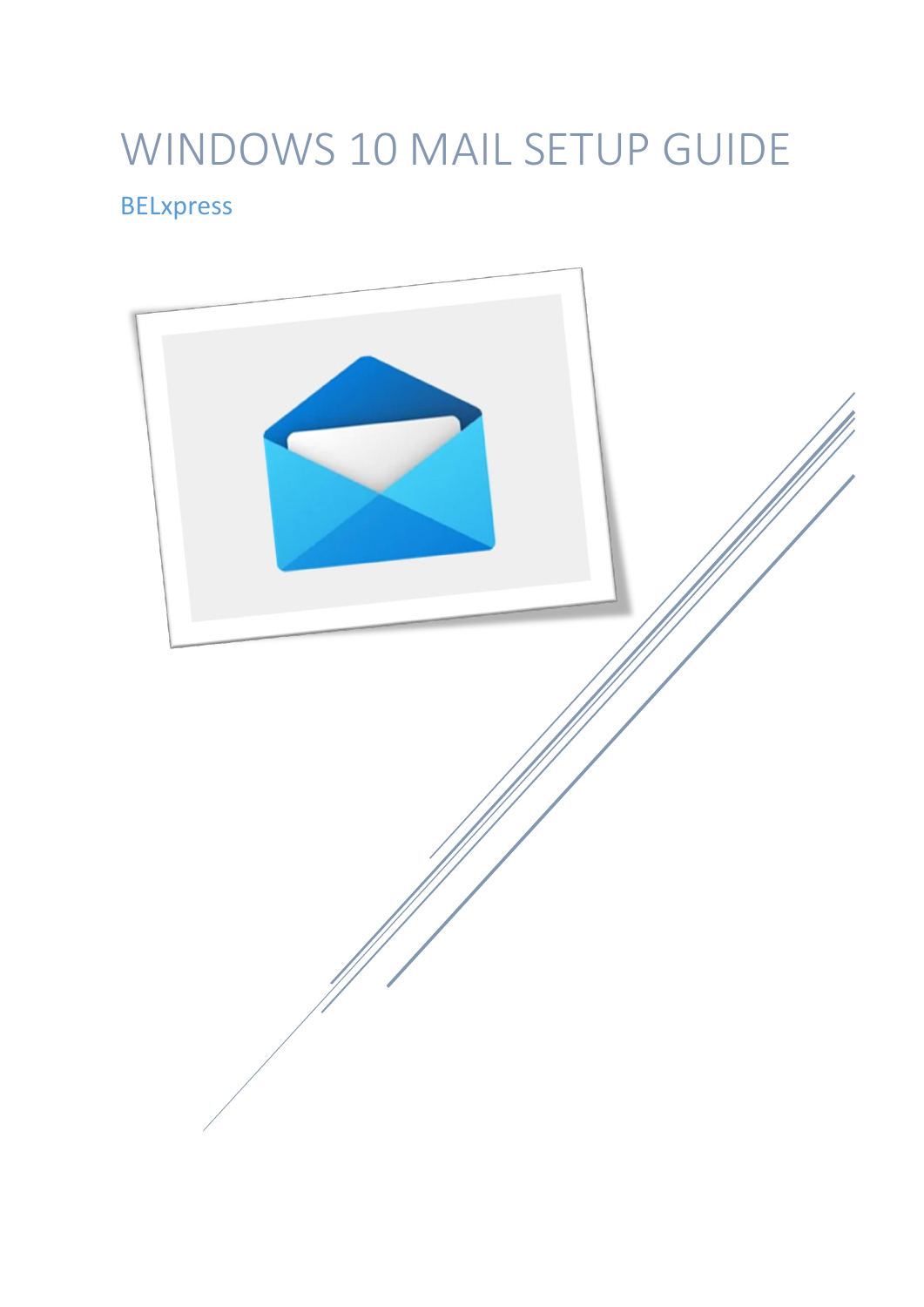

Click on Mail from Windows 10 (see below).

## Step 2

If you're new to Windows 10 Mail, you will be asked to "Add account", click on it.



If you already have an email, you can add another email account follow the numbering as shown below.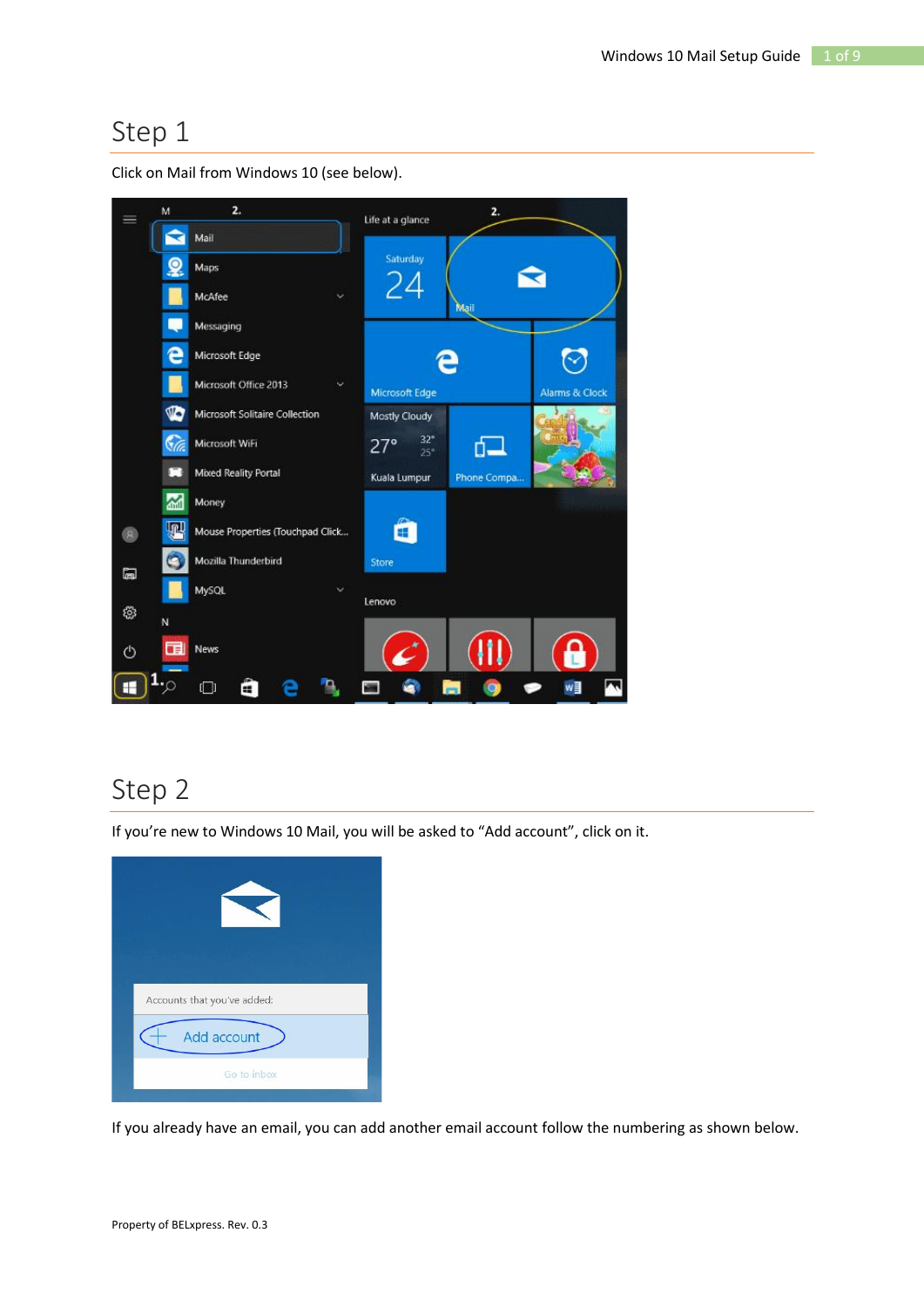

Choose an account setup type, kindly choose "Advanced setup"

|    |                                  |       | × |
|----|----------------------------------|-------|---|
|    | Choose an account                |       |   |
| ΕĶ | Exchange<br>Exchange, Office 365 |       |   |
|    | Google                           |       |   |
|    | Yahoo! Mail                      |       |   |
|    | iCloud                           |       |   |
|    | Other account<br>POP, IMAP       |       |   |
|    | Advanced setup                   |       |   |
|    |                                  | Close |   |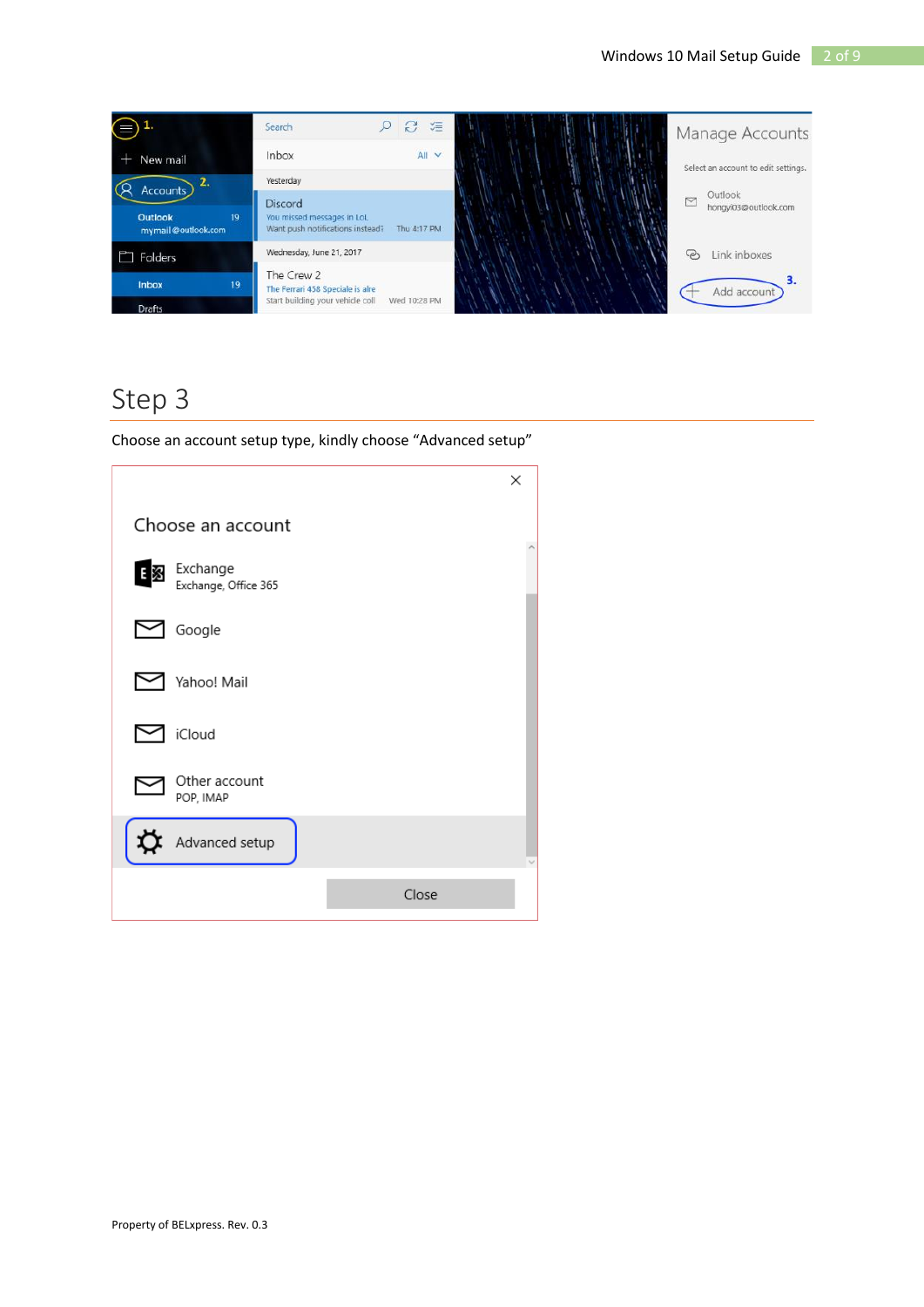Kindly choose "Internet email"

|                                                                                                                          | × |
|--------------------------------------------------------------------------------------------------------------------------|---|
| Advanced setup<br>Choose the kind of account you want to setup. If you're not<br>sure, check with your service provider. |   |
| <b>Exchange ActiveSync</b><br>Includes Exchange and other accounts that use Exchange ActiveSync.                         |   |
| Internet email<br>POP or IMAP accounts that let you view your email in a web browser.                                    |   |
|                                                                                                                          |   |
|                                                                                                                          |   |
|                                                                                                                          |   |
|                                                                                                                          |   |
| Cancel                                                                                                                   |   |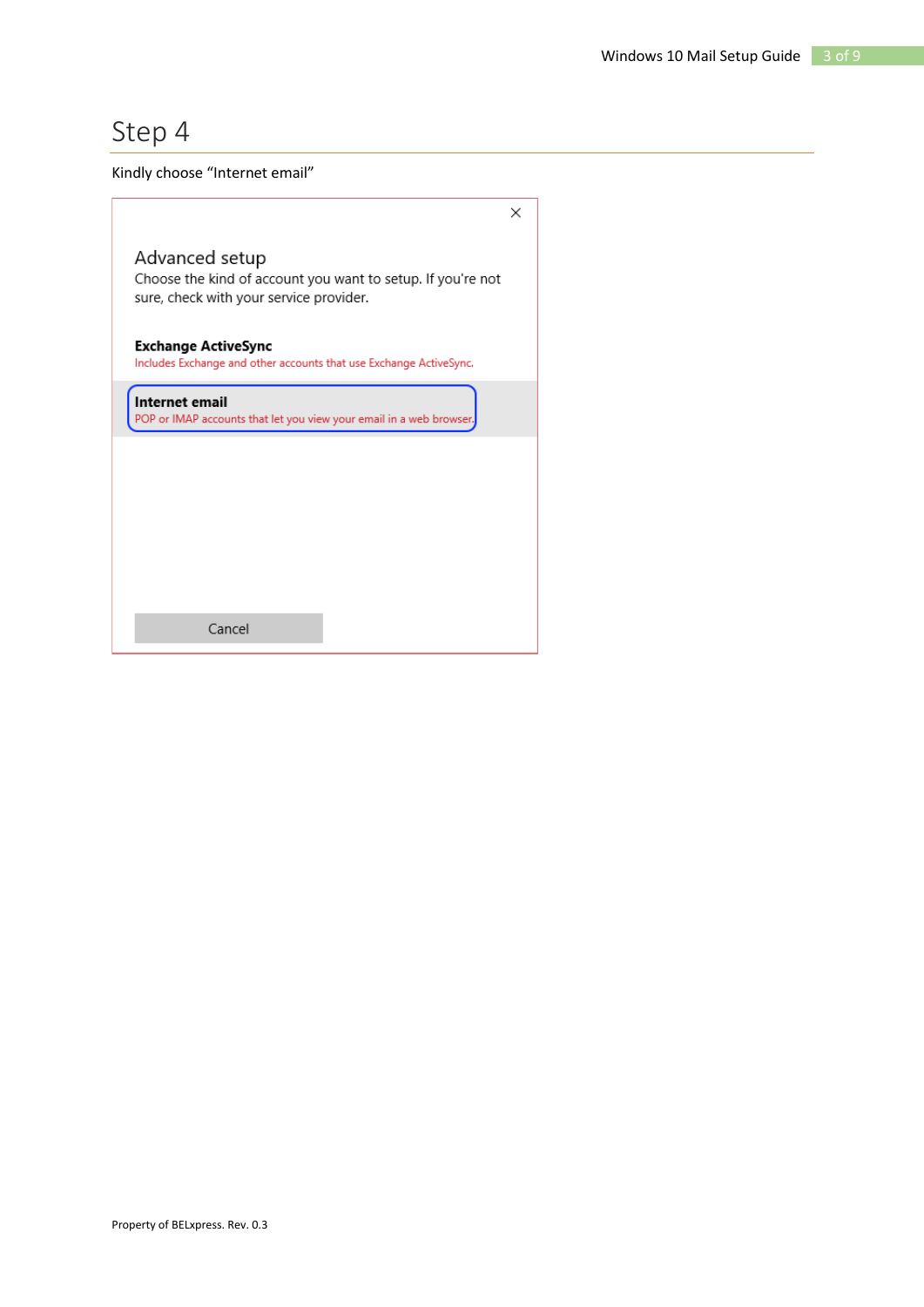Follow the setup as shown below for Internet email account (scroll down to see more options), click on "Sign-in" upon completion.

|                                                                       | ×                                            |                                                            |
|-----------------------------------------------------------------------|----------------------------------------------|------------------------------------------------------------|
| Internet email account                                                |                                              | TIPS: if you've got SSL,<br>use 993 (IMAP) or (995         |
| Account name                                                          |                                              | POP3) for incoming                                         |
| My Company E-mail                                                     |                                              | server and 465 (or 587)                                    |
|                                                                       |                                              | for outgoing server.                                       |
| Your name                                                             |                                              |                                                            |
| Your Name Here                                                        |                                              |                                                            |
| We'll send your messages using this name.                             |                                              |                                                            |
| Incoming email server                                                 |                                              |                                                            |
| mail.yourdomain.com:143                                               | (eg: mail.abc.com.my:143)                    |                                                            |
| ** If you choose Account type (below) as POP3, replace :143 with :110 |                                              | <b>IMAP vs POP3</b>                                        |
| Account type                                                          |                                              | See comparison on                                          |
| IMAP4                                                                 |                                              | the last page!                                             |
| Email address                                                         |                                              |                                                            |
| test@yourdomain.com                                                   |                                              |                                                            |
| User name                                                             |                                              |                                                            |
| test@yourdomain.com                                                   | (same as your email address)                 |                                                            |
| Examples: kevinc, kevinc@contoso.com, domain\kevinc                   |                                              | <b>TIPS:</b> What is SSL certificate?                      |
| Password                                                              |                                              | "The primary reason<br>why SSL is used is to keep          |
|                                                                       | (make sure your password is typed correctly) | sensitive information sent                                 |
|                                                                       |                                              | across the Internet encrypted<br>so that only the intended |
| Outgoing (SMTP) email server                                          | (same as Incoming server                     | recipient can access it.                                   |
| mail.yourdomain.com:587                                               | but end with :587)                           | This is important because the                              |
| Outgoing server requires authentication                               | (compulsory!!)                               | information you send on the<br>Internet is passed from     |
|                                                                       |                                              | computer to computer to get                                |
| Use the same user name and password for sending email                 |                                              | to the destination server."                                |
| Require SSL for incoming email                                        |                                              | Please do not hesitate to<br>contact us                    |
|                                                                       | Do not tick!!                                | (support@belxpress.com) for                                |
| Require SSL for outgoing email                                        | If you do not have SSL<br>for your domain    | 'SSL for your domain'.                                     |
| Cancel                                                                | Sign-in                                      |                                                            |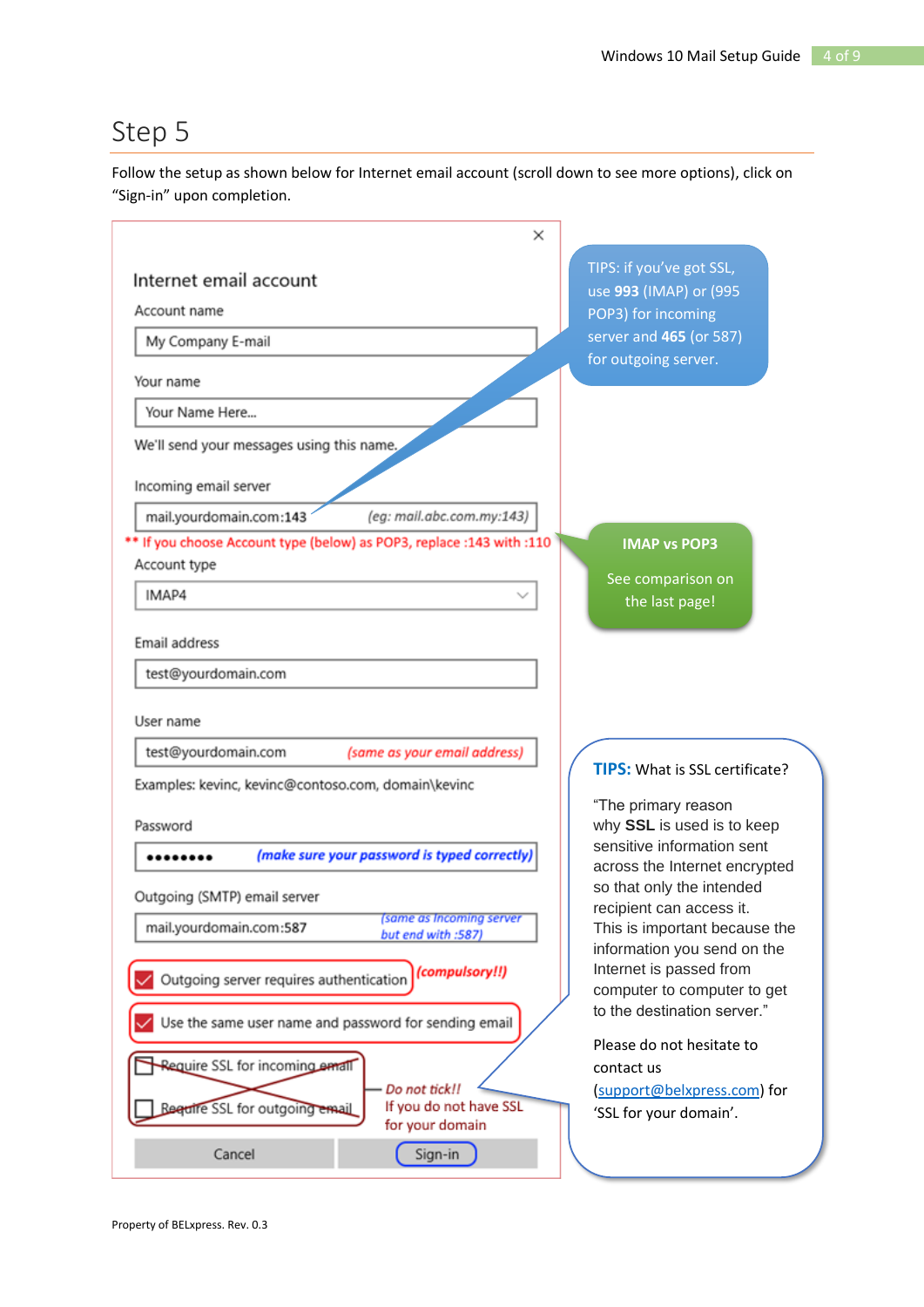If no typo error, you should see the below. If any error, please review your settings (or start all over again). Click on "Done".

|                                       | × |
|---------------------------------------|---|
| All done!                             |   |
| Your account was set up successfully. |   |
| test@yourdomain.com                   |   |
|                                       |   |
|                                       |   |
|                                       |   |
|                                       |   |
|                                       |   |
|                                       |   |
|                                       |   |
|                                       |   |
| Done                                  |   |

### Step 7

For better optimization on desktop, kindly proceed to setup the sync options. Right-click on your new email account and choose "Account settings".

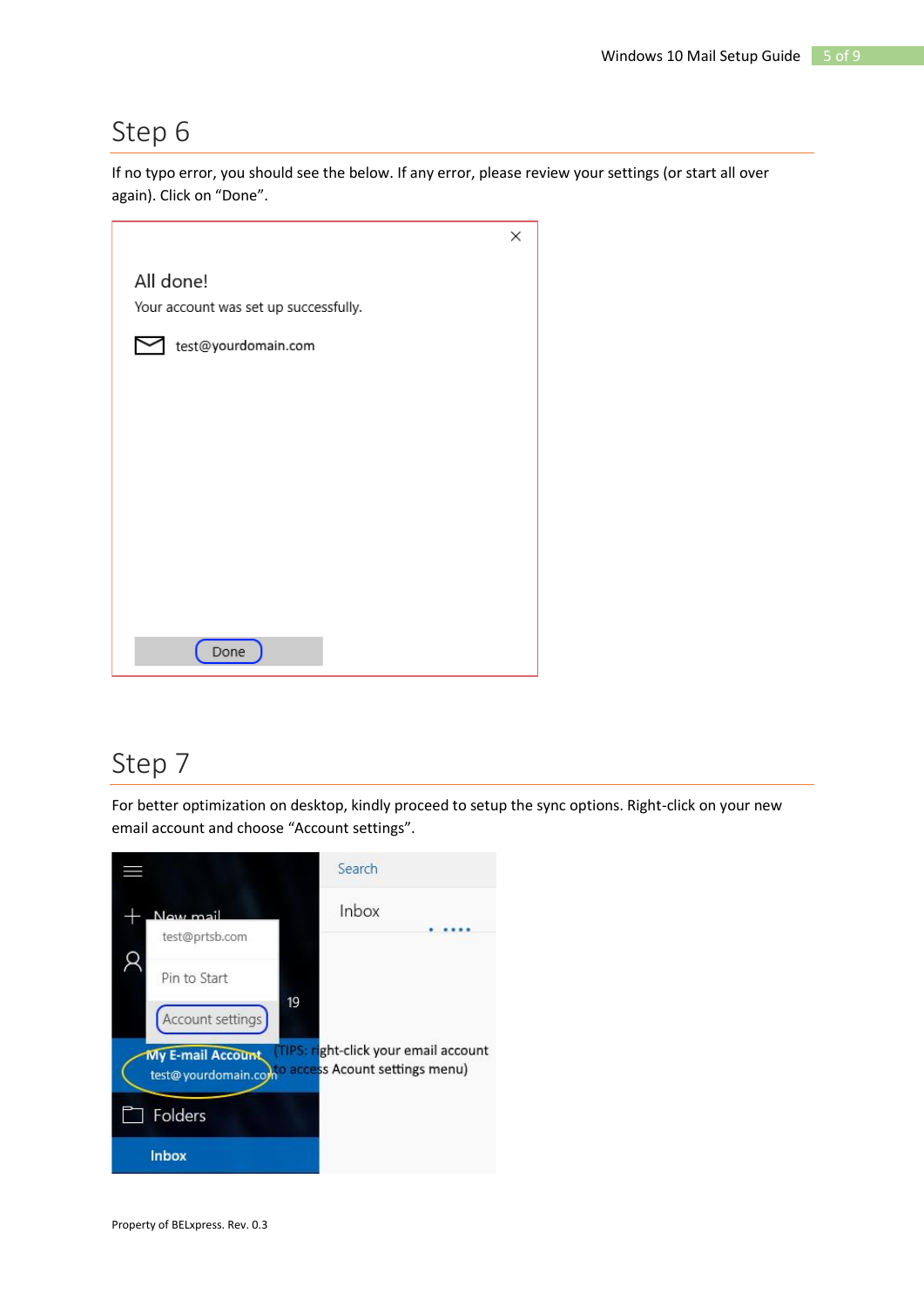Click on "Change mailbox sync settings".

| ×                                                                                  |  |  |  |  |
|------------------------------------------------------------------------------------|--|--|--|--|
| Test@domain.com account settings                                                   |  |  |  |  |
| test@yourdomain.com                                                                |  |  |  |  |
| User name                                                                          |  |  |  |  |
| test@yourdomain.com                                                                |  |  |  |  |
| Password                                                                           |  |  |  |  |
|                                                                                    |  |  |  |  |
| Account name                                                                       |  |  |  |  |
| My Company Email                                                                   |  |  |  |  |
|                                                                                    |  |  |  |  |
| Change mailbox sync settings<br>Options for syncing email, contacts, and calendar. |  |  |  |  |
| <b>Delete account</b><br>Remove this account from your device.                     |  |  |  |  |
| Cancel<br>Save                                                                     |  |  |  |  |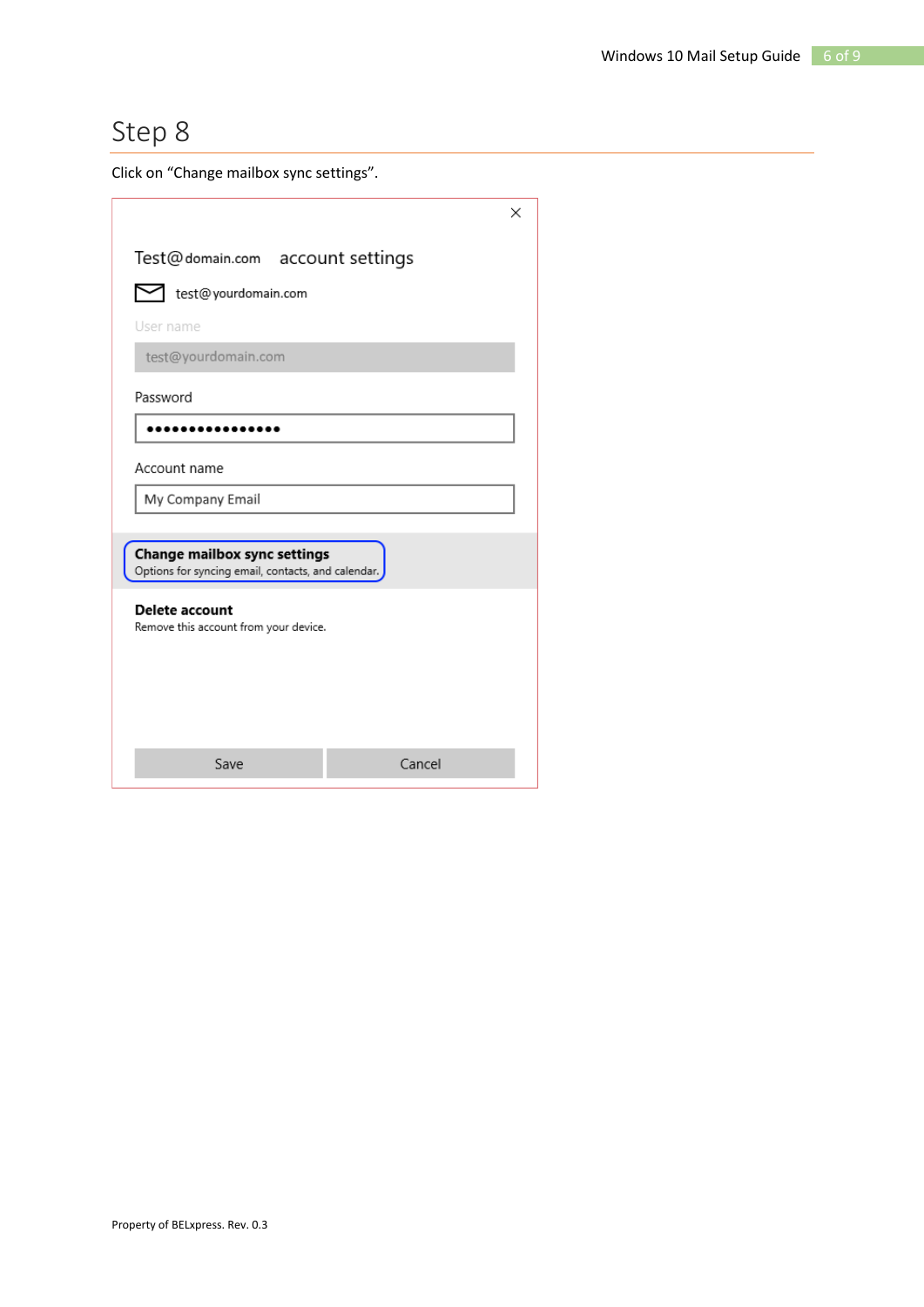Follow the options below or choose your preference options for your sync settings. Click on "Done" upon completion.

|                                                                            |        | × |  |
|----------------------------------------------------------------------------|--------|---|--|
| test@yourdomain.com sync settings                                          |        |   |  |
| Download new email                                                         |        |   |  |
| every 15 minutes                                                           |        |   |  |
| Always download full message and Internet images                           |        |   |  |
| Download email from                                                        |        |   |  |
| any time                                                                   |        |   |  |
| Your name                                                                  |        |   |  |
| Your name here                                                             |        |   |  |
| We'll send your messages using this name.                                  |        |   |  |
| Sync options                                                               |        |   |  |
| Fmail<br>On                                                                |        |   |  |
| <b>Advanced mailbox settings</b><br>Incoming and outgoing mail server info |        |   |  |
| Done                                                                       | Cancel |   |  |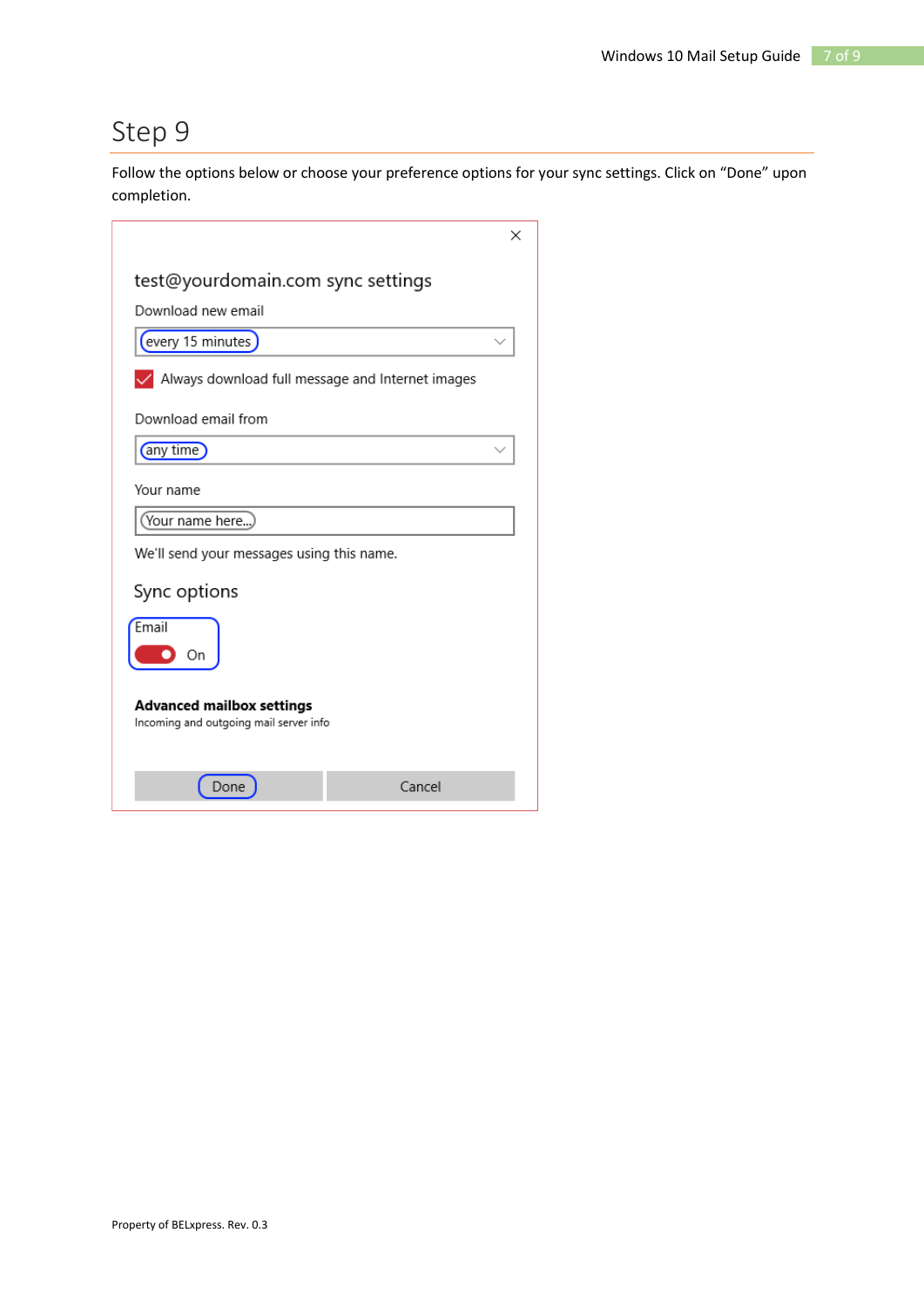Inbox - Outlook - Mail  $\equiv$ Search  $Q \cong$  $\ddotsc$ D Discord All  $\sim$ Inbox + New mail 6/22/2017 4:17 PM Thursday, June 22, 2017 You missed messages in LoL<br>To: hongyi03@outlook.com A Accounts Discord My email<br>test@yourdomain.com You missed messages in LoL<br>Want push notifications instead?  $\mathbb{C}$  = Thu 4:17 PM Wednesday, June 21, 2017  $\Box$  Folders Want push notifications instead? The Crew 2 Inbox The Ferrari 458 Speciale is alread<br>Start building your vehicle colled Wed 10:28 PM Download Discord on your phone to keep chatting Drafts while AFK, or turn off these notifications now. Discord Sent Items DCubicz sent you a message<br>Want push notifications instead? I Wed 8:48 PM Archive Saturday, June 17, 2017 More Hey XR8, Discord a.e. You missed messages in LoL<br>Want push notifications instead? Down Sat 6/17 Discord was poppin off while you were away! Here's some highlights: Phil from TYO 2017 Remio Box Truck<br>REMIO Box Truck<br>REMIO Box Truck Pre Sale 1:43 scale rej Sat 6/17 Download message and pictures (22.8 KB) Friday, June 16, 2017 Discord Vou missed messages in LoL<br>Want push notifications instead? Downl Fri 6/16 Thursday, June 15, 2017 Discord You missed messages in LoL<br>Want push notifications instead? Dow Thu 6/15  $\odot$   $\otimes$  $\Box$ Wednesday, June 14, 2017

#### You're done. Congratulation! You can start using your Windows 10 Mail